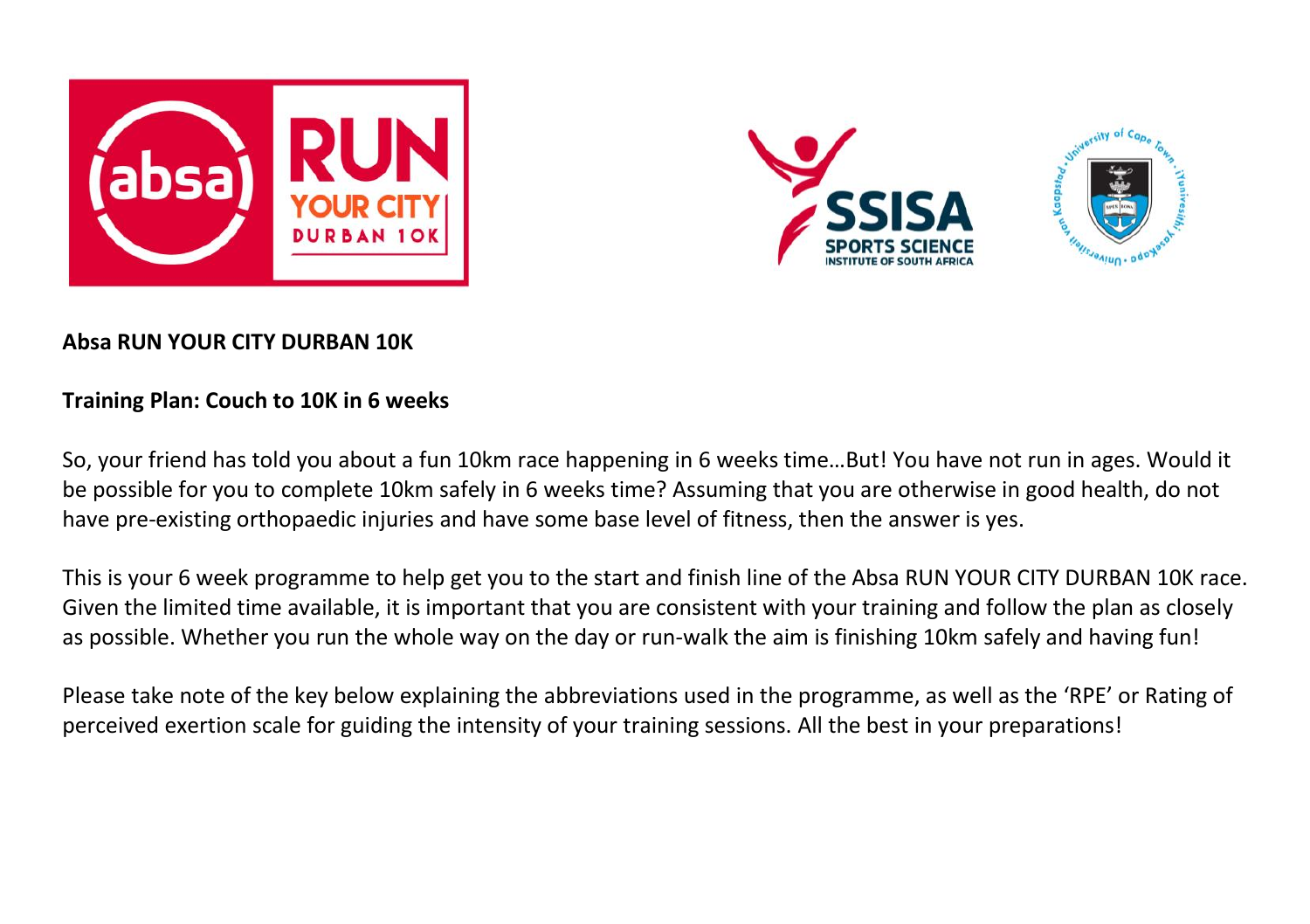|                                        |                | <b>Rating of Perceived Exertion</b><br>(RPE Scale) |  |  |
|----------------------------------------|----------------|----------------------------------------------------|--|--|
|                                        | 10             | Maximal                                            |  |  |
|                                        | 9              | Really, Really, Hard                               |  |  |
| Key                                    | 8              | <b>Really Hard</b>                                 |  |  |
| WU: Warm Up                            | 7              |                                                    |  |  |
| <b>Main:</b> Main set                  | 6              | Hard                                               |  |  |
| <b>CD:</b> Cool Down                   | 5              | Challenging                                        |  |  |
|                                        | $\overline{4}$ | Moderate                                           |  |  |
| <b>RPE:</b> Rate of Perceived Exertion | 3              | Easy                                               |  |  |
|                                        | $\overline{2}$ | <b>Really Easy</b>                                 |  |  |
|                                        |                | Rest                                               |  |  |

|           | Mon         | Tues                      | Wed         | Thur                          | Fri         | Sat                       | Sun         |
|-----------|-------------|---------------------------|-------------|-------------------------------|-------------|---------------------------|-------------|
| Week 1    | REST        | WU: 5 minute walk (RPE 2) | <b>REST</b> | WU: 5 minute walk (RPE 2)     | REST        | WU: 5 minute walk (RPE 2) | REST        |
| 30 May-   |             | Main: 5 sets:             |             | Main: 4 sets:                 |             | Main: 4 sets:             |             |
| 5 June    |             | 2 min run (RPE 4)         |             | 3 min run (RPE 4)             |             | 4 min run (RPE 5); 2 min  |             |
|           |             | 2 min walk (RPE 2)        |             | 2 min walk (RPE 2)            |             | walk (RPE 2)              |             |
|           |             | <b>CD:</b> 5 minute walk  |             | <b>CD:</b> 5 minute walk      |             | <b>CD:</b> 5 minute walk  |             |
| Week 2    | <b>REST</b> | WU: 5 minute walk (RPE 2) | <b>REST</b> | WU: 5 minute walk (RPE 2)     | <b>REST</b> | WU: 5 minute walk (RPE 3) | <b>REST</b> |
| $6 - 12$  |             | Main: 5 sets              |             | Main: 3 sets:                 |             | Main: 4 km run (walk as   |             |
| June      |             | 4 min run (RPE 5)         |             | 8 min run (RPE 5)             |             | needed) (RPE 6-7)         |             |
|           |             | 1 min walk (RPE 2)        |             | 2 min walk (RPE 3)            |             | <b>CD:</b> 5 minute walk  |             |
|           |             | <b>CD:</b> 5 minute walk  |             | <b>CD:</b> 5 minute walk      |             |                           |             |
| Week 3    | <b>REST</b> | WU: 5 minute walk (RPE 3) | <b>REST</b> | WU: 5 minute walk (RPE 3)     | <b>REST</b> | WU: 5 minute walk (RPE 3) | <b>REST</b> |
| $13-19$   |             | Main: 2 sets:             |             | Main:                         |             | Main: 6 km run (walk as   |             |
| June      |             | 15 min run (RPE 5-6)      |             | 25 min continuous run (RPE 6) |             | needed) (RPE 6-7)         |             |
|           |             | 3 min walk (RPE 3)        |             | CD: 5 minute walk             |             | <b>CD:</b> 5 minute walk  |             |
|           |             | CD: 5 min walk            |             |                               |             |                           |             |
| Week 4    | <b>REST</b> | WU: 5 minute walk (RPE 3) | <b>REST</b> | WU: 5 minute walk (RPE 3)     | <b>REST</b> | WU: 5 minute walk (RPE 3) |             |
| $20 - 26$ |             | Main: 2 sets:             |             | Main:                         |             | Main: 5 km continuous run |             |
| June      |             | 20 min run (RPE 6)        |             | 30 min continuous run (RPE 6) |             | (RPE 7)                   |             |
|           |             | 3 min walk                |             | <b>CD:</b> 5 minute walk      |             | <b>CD:</b> 5 minute walk  |             |
|           |             | CD: 5 minute walk         |             |                               |             |                           |             |